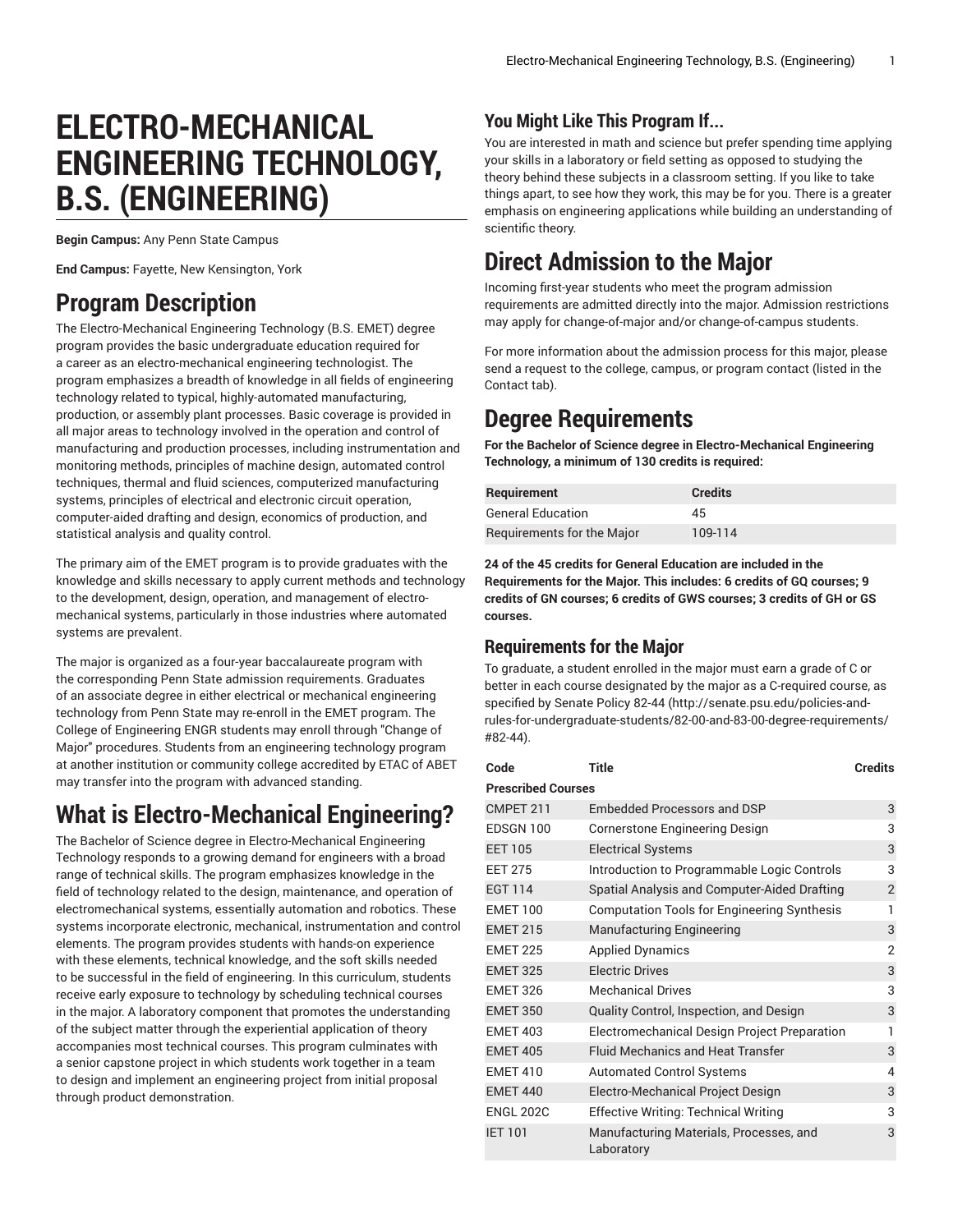| <b>IET 333</b>                             | <b>Engineering Economics for Technologists</b>                              | 2            |
|--------------------------------------------|-----------------------------------------------------------------------------|--------------|
|                                            | Prescribed Courses: Require a grade of C or better                          |              |
| CMPET 117                                  | <b>Digital Electronics</b>                                                  | 3            |
| CMPET 120                                  | <b>Digital Electronics Laboratory</b>                                       | $\mathbf{1}$ |
| <b>FFT 114</b>                             | <b>Electrical Circuits II</b>                                               | 4            |
| <b>EET 118</b>                             | <b>Electrical Circuits Laboratory</b>                                       | $\mathbf{1}$ |
| <b>EET 212W</b>                            | Op Amp and Integrated Circuit Electronics                                   | 4            |
| <b>EMET 222</b>                            | <b>Applied Mechanics</b>                                                    | 3            |
| <b>EMET 230</b>                            | Computerized I/O Systems                                                    | 3            |
| <b>EMET 330</b>                            | Measurement Theory and Instrumentation                                      | 3            |
| <b>MFT111</b>                              | Mechanics for Technology: Statics                                           | 3            |
| <b>Additional Courses</b>                  |                                                                             |              |
|                                            | Select 3 credits of GH or GS of the following:                              | 3            |
| <b>ENGR 320Y</b>                           | Design for Global Society                                                   |              |
| <b>STS 200</b>                             | Critical Issues in Science, Technology, and Society                         |              |
| <b>STS 233Z</b>                            | Ethics and the Design of Technology                                         |              |
| <b>STS 245Z</b>                            | Globalization, Technology, and Ethics                                       |              |
| Select 10-11 credits from:                 |                                                                             | $10 - 11$    |
| CAS 100A                                   | <b>Effective Speech</b>                                                     |              |
|                                            | or CAS 100B Effective Speech                                                |              |
| <b>MATH 83</b>                             | Technical Calculus <sup>2,3</sup>                                           |              |
|                                            | or MATH 14(Calculus With Analytic Geometry I                                |              |
| <b>MATH 210</b>                            | Calculus with Engineering Technology<br>Applications                        |              |
|                                            | or MATH 141Calculus with Analytic Geometry II                               |              |
|                                            | Select 6-8 credits of GN courses from two of the following groups:          | $6 - 8$      |
| Group 1                                    |                                                                             |              |
|                                            |                                                                             |              |
| <b>PHYS 150</b>                            | <b>Technical Physics I</b>                                                  |              |
| <b>PHYS 211</b>                            | <b>General Physics: Mechanics</b>                                           |              |
| <b>PHYS 250</b>                            | <b>Introductory Physics I</b>                                               |              |
| Group <sub>2</sub>                         |                                                                             |              |
| <b>PHYS 151</b>                            | <b>Technical Physics II</b>                                                 |              |
| <b>PHYS 212</b>                            | <b>General Physics: Electricity and Magnetism</b>                           |              |
| <b>PHYS 251</b>                            | <b>Introductory Physics II</b>                                              |              |
| Group 3                                    |                                                                             |              |
| <b>CHEM 110</b>                            | <b>Chemical Principles I</b>                                                |              |
| & CHEM 111                                 | and Experimental Chemistry I                                                |              |
|                                            | Additional Courses: Require a grade of C or better                          |              |
| <b>MATH 250</b>                            | Ordinary Differential Equations <sup>4</sup>                                | 3            |
| or MATH 211                                | Intermediate Calculus and Differential Equations with<br>Applications       |              |
| Select 5-6 credits of the following:       |                                                                             | $5-6$        |
| MATH <sub>22</sub><br><b>&amp; MATH 26</b> | College Algebra II and Analytic Geometry<br>and Plane Trigonometry          |              |
| MATH 40                                    | Algebra, Trigonometry, and Analytic Geometry                                |              |
| MATH 81<br>& MATH 82                       | <b>Technical Mathematics I</b><br>and Technical Mathematics II <sup>1</sup> |              |
|                                            | <b>Supporting Courses and Related Areas</b>                                 |              |

from the approved department list Select 6 credits of General Technical Elective courses, in consultation 6

with an adviser, from the approved department list

1 Students taking MATH 81 and MATH 82 must take MATH 83.

- 2 Students taking MATH 83 must take MATH 210 and MATH 211.
- 3 Both MATH 83 and MATH 140 require a grade of C or better.
- <sup>4</sup> Note that MATH 250 does not carry a C-requirement.

## **General Education**

Connecting career and curiosity, the General Education curriculum provides the opportunity for students to acquire transferable skills necessary to be successful in the future and to thrive while living in interconnected contexts. General Education aids students in developing intellectual curiosity, a strengthened ability to think, and a deeper sense of aesthetic appreciation. These are requirements for all baccalaureate students and are often partially incorporated into the requirements of a program. For additional information, see the General [Education](https://bulletins.psu.edu/undergraduate/general-education/baccalaureate-degree-general-education-program/) [Requirements \(https://bulletins.psu.edu/undergraduate/general](https://bulletins.psu.edu/undergraduate/general-education/baccalaureate-degree-general-education-program/)[education/baccalaureate-degree-general-education-program/\)](https://bulletins.psu.edu/undergraduate/general-education/baccalaureate-degree-general-education-program/) section of the Bulletin and consult your academic adviser.

The keystone symbol appears next to the title of any course that is designated as a General Education course. Program requirements may also satisfy General Education requirements and vary for each program.

### **Foundations (grade of C or better is required.)**

- **Quantification (GQ):** 6 credits
- **Writing and Speaking (GWS):** 9 credits

### **Knowledge Domains**

- **Arts (GA):** 6 credits
- **Health and Wellness (GHW):** 3 credits
- **Humanities (GH):** 6 credits
- **Social and Behavioral Sciences (GS):** 6 credits
- **Natural Sciences (GN):** 9 credits

### **Integrative Studies (may also complete a Knowledge Domain requirement)**

• **Inter-Domain or Approved Linked Courses:** 6 credits

## **University Degree Requirements**

### **First Year Engagement**

All students enrolled in a college or the Division of Undergraduate Studies at University Park, and the World Campus are required to take 1 to 3 credits of the First-Year Seminar, as specified by their college First-Year Engagement Plan.

Other Penn State colleges and campuses may require the First-Year Seminar; colleges and campuses that do not require a First-Year Seminar provide students with a first-year engagement experience.

First-year baccalaureate students entering Penn State should consult their academic adviser for these requirements.

### **Cultures Requirement**

6 credits are required and may satisfy other requirements

- United States Cultures: 3 credits
- International Cultures: 3 credits

### **Writing Across the Curriculum**

3 credits required from the college of graduation and likely prescribed as part of major requirements.

### **Total Minimum Credits**

A minimum of 120 degree credits must be earned for a baccalaureate degree. The requirements for some programs may exceed 120 credits.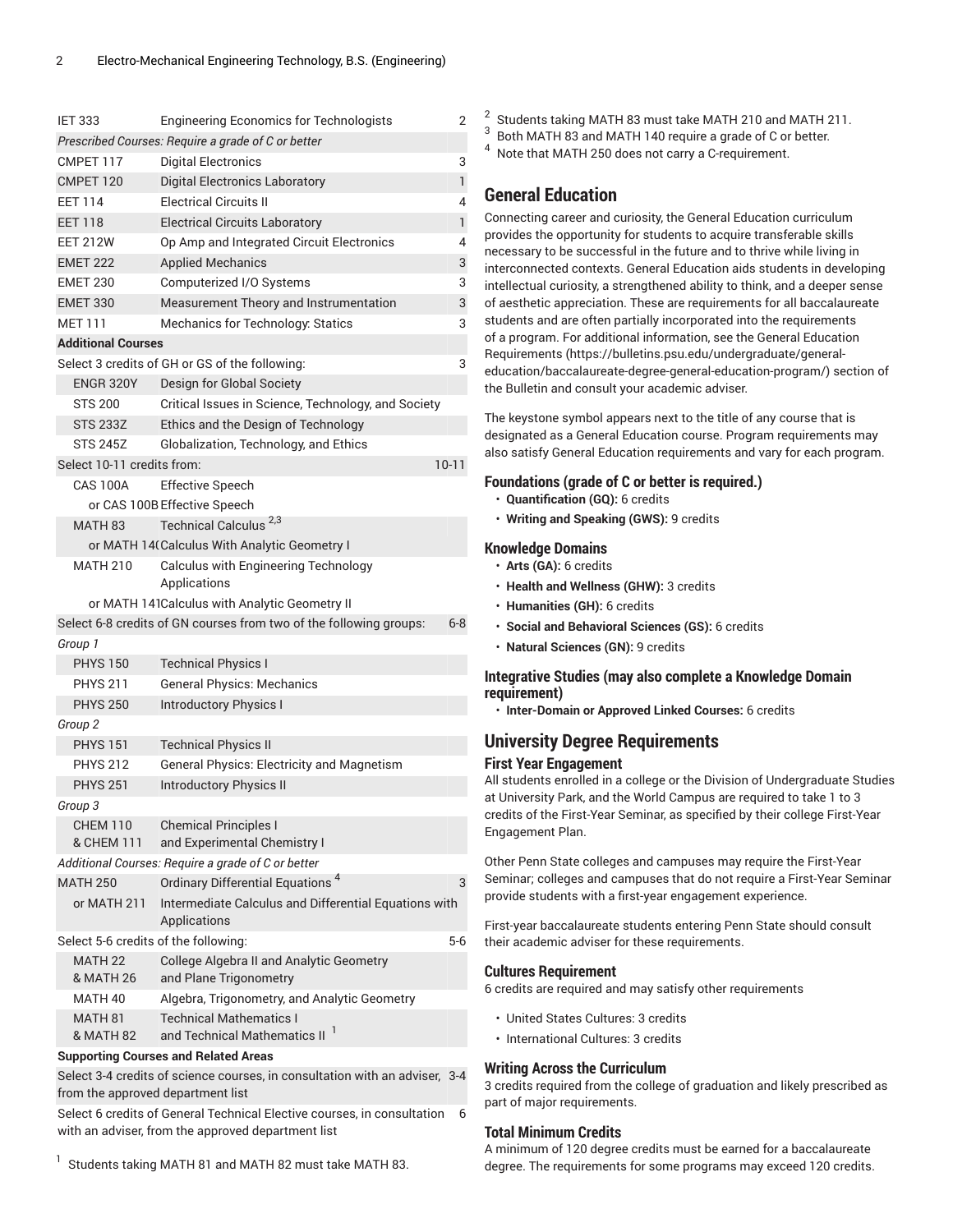Students should consult with their college or department adviser for information on specific credit requirements.

### **Quality of Work**

Candidates must complete the degree requirements for their major and earn at least a 2.00 grade-point average for all courses completed within their degree program.

### **Limitations on Source and Time for Credit Acquisition**

The college dean or campus chancellor and program faculty may require up to 24 credits of course work in the major to be taken at the location or in the college or program where the degree is earned. Credit used toward degree programs may need to be earned from a particular source or within time constraints (see [Senate](http://senate.psu.edu/policies-and-rules-for-undergraduate-students/82-00-and-83-00-degree-requirements/#83-80) Policy 83-80 ([http://senate.psu.edu/](http://senate.psu.edu/policies-and-rules-for-undergraduate-students/82-00-and-83-00-degree-requirements/#83-80) [policies-and-rules-for-undergraduate-students/82-00-and-83-00-degree](http://senate.psu.edu/policies-and-rules-for-undergraduate-students/82-00-and-83-00-degree-requirements/#83-80)[requirements/#83-80](http://senate.psu.edu/policies-and-rules-for-undergraduate-students/82-00-and-83-00-degree-requirements/#83-80))). For more information, check the Suggested Academic Plan for your intended program.

## **Program Educational Objectives**

The Electro-Mechanical Engineering Technology program is designed to provide a curriculum that prepares students to pursue a career in the industry and to develop in their profession. Due to their experience in the Electro-Mechanical Engineering Technology program, within few years of graduation, we expect our graduates to have the ability to:

- 1. Continue to develop and synthesize analytical skills in the specification, procurement, or integration of electromechanical systems.
- 2. Apply empirical skills in the operation, testing, or maintenance of electromechanical systems.
- 3. Collaborate effectively in project team activities through recognizing the global, societal, economical, and ethical contexts of their work.
- 4. Communicate persuasively through the preparation and delivery of technical and non-technical documentation and communications.

## **Student Outcomes**

Graduates of the Electro-Mechanical Engineering Technology program should demonstrate:

- 1. An ability to apply knowledge, techniques, skills, and modern tools of mathematics, science, engineering, and technology to solve broadlydefined engineering problems appropriate to the discipline.
- 2. An ability to design systems, components, or processes meeting specified needs for broadly-defined engineering problems appropriate to the discipline.
- 3. An ability to apply written, oral, and graphical communication in broadly-defined technical and non-technical environments; and an ability to identify and use appropriate technical literature.
- 4. An ability to conduct standard tests, measurements, and experiments and to analyze and interpret the results to improve processes.
- 5. An ability to function effectively as a member or leader on a technical team.

## **Academic Advising**

The objectives of the university's academic advising program are to help advisees identify and achieve their academic goals, to promote their intellectual discovery, and to encourage students to take advantage of both in-and out-of class educational opportunities in order that they become self-directed learners and decision makers.

Both advisers and advisees share responsibility for making the advising relationship succeed. By encouraging their advisees to become engaged in their education, to meet their educational goals, and to develop the habit of learning, advisers assume a significant educational role. The advisee's unit of enrollment will provide each advisee with a primary academic adviser, the information needed to plan the chosen program of study, and referrals to other specialized resources.

READ SENATE POLICY 32-00: [ADVISING](https://senate.psu.edu/policies-and-rules-for-undergraduate-students/32-00-advising-policy/) POLICY ([https://senate.psu.edu/](https://senate.psu.edu/policies-and-rules-for-undergraduate-students/32-00-advising-policy/) [policies-and-rules-for-undergraduate-students/32-00-advising-policy/](https://senate.psu.edu/policies-and-rules-for-undergraduate-students/32-00-advising-policy/))

## **Fayette**

#### **Nathaniel Bohna, Ph.D.**

Program Coordinator, Associate Teaching Professor in Engineering 2201 University Drive 301A Eberly Building Lemont Furnace, PA 15456 724-430-4109 [nab141@psu.edu](mailto:nab141@psu.edu)

## **New Kensington**

### **Joseph Cuiffi, Ph.D.**

Program Coordinator, Assistant Teaching Professor in Engineering 3550 Seventh Street Rd. 13 Tech. Bldg. New Kensington, PA 15068 724-334-6730 [jdc167@psu.edu](mailto:jdc167@psu.edu)

### **York**

### **Harley H. Hartman, P.E.**

Program Coordinator, Assistant Teaching Professor in Engineering Main Classroom Building, Room 35 York, PA 17403 717-771-4097 [hhh2@psu.edu](mailto:hhh2@psu.edu)

### **Altoona**

### **Jordan Bittner**

Program Coordinator, Instructor of Engineering Learning Resources Center 145 3000 Ivyside Park Altoona, PA 16601 814-949-5304 [jls5991@psu.edu](mailto:jls5991@psu.edu)

### **Berks**

### **Marietta Scanlon**

Program Coordinator, Assistant Teaching Professor Gaige 219 Reading, PA 19610 610-396-6126 [BKElecMechEng@psu.edu](mailto:BKElecMechEng@psu.edu)

## **Suggested Academic Plan**

The suggested academic plan(s) listed on this page are the plan(s) that are in effect during the 2022-23 academic year. To access previous years' suggested academic plans, please visit the [archive](https://bulletins.psu.edu/undergraduate/archive/) ([https://](https://bulletins.psu.edu/undergraduate/archive/) [bulletins.psu.edu/undergraduate/archive/\)](https://bulletins.psu.edu/undergraduate/archive/) to view the appropriate Undergraduate Bulletin edition (*Note: the archive only contains suggested*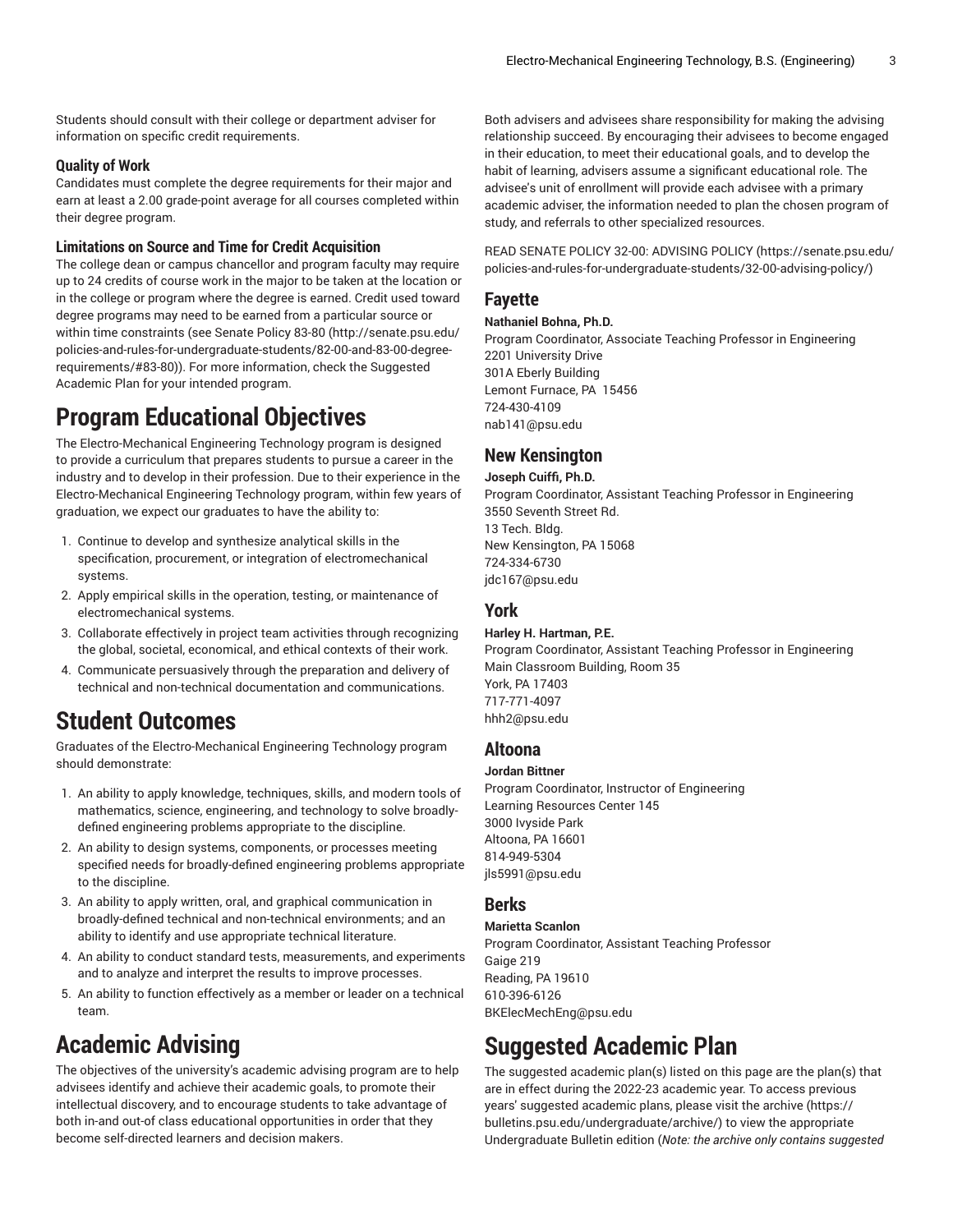*academic plans beginning with the 2018-19 edition of the Undergraduate Bulletin*).

## **Electro-Mechanical Engineering Technology, B.S. at Fayette Campus**

The course series listed below provides **only one** of the many possible ways to move through this curriculum. The University may make changes in policies, procedures, educational offerings, and requirements at any time. This plan should be used in conjunction with your degree audit (accessible in LionPATH as either an **Academic Requirements** or **What If** report). Please consult with a Penn State academic adviser on a regular basis to develop and refine an academic plan that is appropriate for you.

### **First Year**

| Fall                    | <b>Credits Spring</b>    | <b>Credits</b> |
|-------------------------|--------------------------|----------------|
| <b>EET 105</b>          | 3 CMPET 117 <sup>*</sup> | 3              |
| <b>IET 101</b>          | 3 CMPET 120              |                |
| EDSGN 100               | 3 MET 111 <sup>*</sup>   | 3              |
| <b>EMET 100</b>         | 1 MATH 22 <sup>*†‡</sup> | 3              |
| MATH 26 <sup>*‡+</sup>  | 3 CAS 100* <sup>††</sup> | 3              |
| ENGL $15$ <sup>*+</sup> | 3 EET 114*               | $\overline{4}$ |
| PSU <sub>8</sub>        | 1 EET 118 <sup>*</sup>   |                |
|                         | 17                       | 18             |
| <b>Second Year</b>      |                          |                |

| Fall                                    | <b>Credits Spring</b>                    | <b>Credits</b> |
|-----------------------------------------|------------------------------------------|----------------|
| <b>EMET 222<sup>*</sup></b>             | 3 EET 275                                | 3              |
| <b>EGT 114</b>                          | 2 EET 212W                               | $\overline{4}$ |
| CMPET 211                               | 3 EMET 225                               | $\overline{2}$ |
| <b>MATH 140<sup>*</sup></b>             | 4 MATH 210 <sup>*</sup>                  | 3              |
| <b>General Education Course</b><br>(GN) | 3-4 General Education Course<br>(GN)     | $3 - 4$        |
|                                         | <b>General Education Course</b><br>(GHW) | 1.5            |
|                                         | $15 - 16$                                | $16.5 - 17.5$  |
| <b>Third Year</b>                       |                                          |                |
| Fall                                    | <b>Credits Spring</b>                    | <b>Credits</b> |
| <b>EMET 325</b>                         | 3 EMET 215                               | 3              |
| <b>EMET 326</b>                         | 3 EMET 230                               | 3              |
| <b>MATH 211<sup>*</sup></b>             | 3 EMET 350                               | 3              |
| <b>Technical Elective</b>               | 3-4 IET 333                              | $\overline{2}$ |
| <b>General Education Course</b><br>(GN) | 3-4 STS 200, 233Z, or 245Z <sup>T</sup>  | 3              |
|                                         | <b>General Education Course</b>          | 3              |
|                                         | $15 - 17$                                | 17             |
| <b>Fourth Year</b>                      |                                          |                |
| Fall                                    | <b>Credits Spring</b>                    | <b>Credits</b> |
| <b>EMET 330<sup><sup>*</sup></sup></b>  | 3 EMET 405                               | 3              |
| <b>EMET 403</b>                         | 1 EMET 440                               | 3              |
| <b>EMET 410</b>                         | 4 ENGL 202 $C^{\dagger}$                 | 3              |
| <b>General Education Course</b>         | <b>3 Technical Elective</b>              | 3              |
| <b>General Education Course</b>         | 3 General Education Course               | 3              |

| <b>General Education Course</b> | 3 General Education Course<br>(GHW) | 1.5  |
|---------------------------------|-------------------------------------|------|
|                                 |                                     | 16.5 |

### **Total Credits 132-136**

\* Course requires a grade of C or better for the major

‡ Course requires a grade of C or better for General Education

# Course is an Entrance to Major requirement

† Course satisfies General Education and degree requirement

### **University Requirements and General Education Notes:**

US and IL are abbreviations used to designate courses that satisfy University Requirements (United States and International Cultures).

W, M, X, and Y are the suffixes at the end of a course number used to designate courses that satisfy University Writing Across the Curriculum requirement.

GWS, GQ, GHW, GN, GA, GH, and GS are abbreviations used to identify General Education program courses. General Education includes Foundations (GWS and GQ) and Knowledge Domains (GHW, GN, GA, GH, GS, and Integrative Studies). Foundations courses (GWS and GQ) require a grade of 'C' or better.

Integrative Studies courses are required for the General Education program. N is the suffix at the end of a course number used to designate an Inter-Domain course and Z is the suffix at the end of a course number used to designate a Linked course.

### **Advising Notes:**

- GN Courses choose from: PHYS 250\* or PHYS 211, PHYS 251 or PHYS 212, CHEM 110 and CHEM 111, CHEM 112 and CHEM 113.
- EMET Technical Electives (6 credits total) should be chosen from the following:
	- Fall Semesters: MATH 220, MATH 231, STAT 200, MGMT 301, MKTG 301
	- Spring Semesters: CMPSC 121, ME 300, MKTG 301
- Students who begin at a math higher than MATH 22 in their first semester should take the math that they test into and/are ready for, and then take additional technical electives from the list above to account for the missing credits from skipped math course(s).
- Students can substitute MATH 141 and MATH 250 for MATH 210 and MATH 211. GWS, GQ, GHW, GN, GA, GH, and GS are abbreviations used to identify General Education program courses.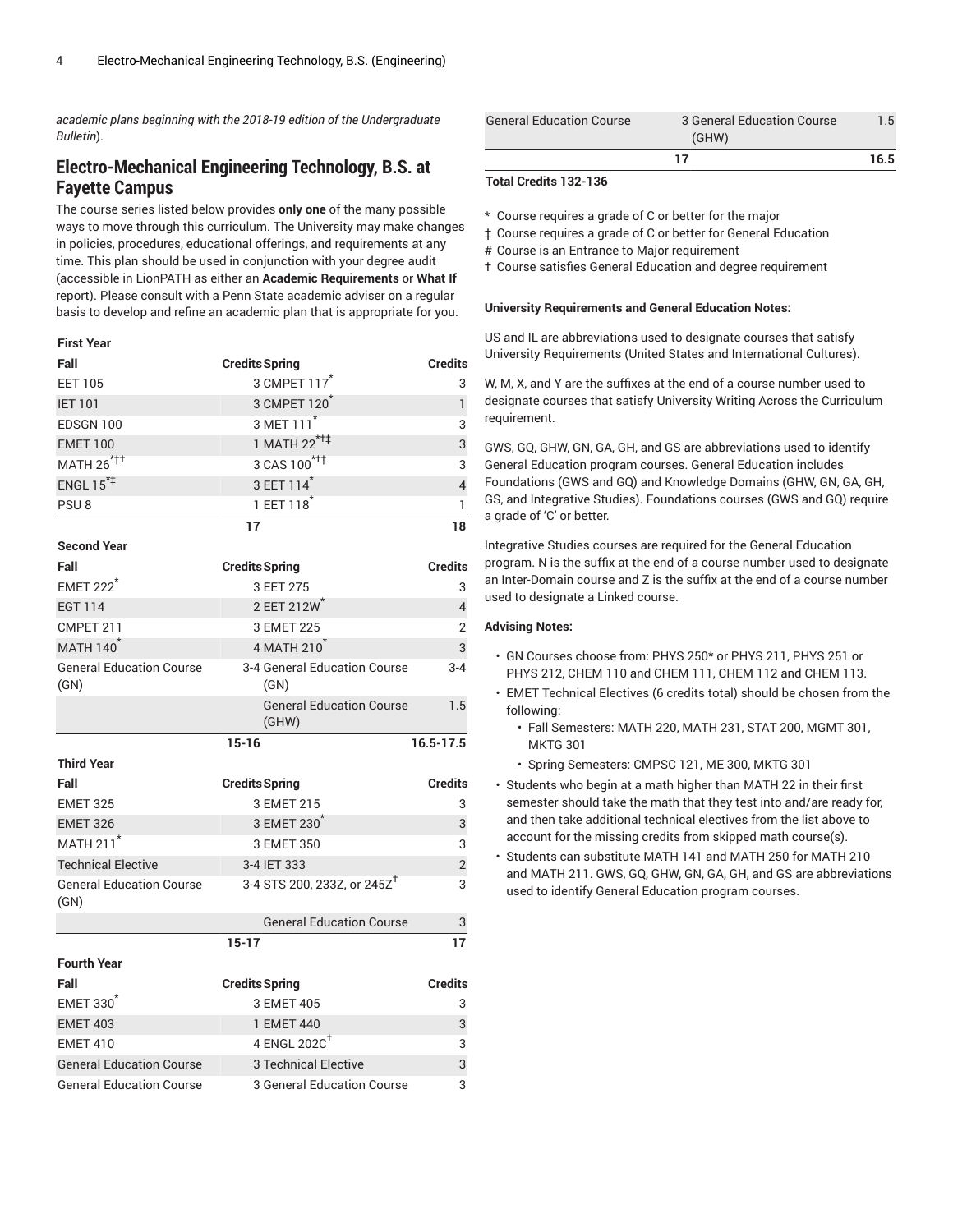## **Electro-Mechanical Engineering Technology, B.S. at New Kensington Campus**

The course series listed below provides **only one** of the many possible ways to move through this curriculum. The University may make changes in policies, procedures, educational offerings, and requirements at any time. This plan should be used in conjunction with your degree audit (accessible in LionPATH as either an **Academic Requirements** or **What If** report). Please consult with a Penn State academic adviser on a regular basis to develop and refine an academic plan that is appropriate for you.

#### **First Year**

| Fall                                    | <b>Credits Spring</b>                       | <b>Credits</b> |
|-----------------------------------------|---------------------------------------------|----------------|
| EDSGN 100                               | 3 CMPET 117 <sup>*</sup>                    | 3              |
| <b>IET 101</b>                          | 3 CMPET 120                                 | $\mathbf{1}$   |
| <b>EET 105</b>                          | 3 MET 111 <sup>*</sup>                      | 3              |
| MATH 26 <sup>*</sup>                    | 3 MATH 22 <sup>*†</sup>                     | 3              |
| <b>EMET 100</b>                         | 1 CAS 100 (GWS) <sup>*†</sup>               | 3              |
| ENGL 15 (GWS) <sup>*†</sup>             | 3 General Education Course                  | 3              |
|                                         | <b>General Health and Wellness</b><br>(GHW) | 1.5            |
|                                         | 16                                          | 17.5           |
| <b>Second Year</b>                      |                                             |                |
| Fall                                    | <b>Credits Spring</b>                       | <b>Credits</b> |
| <b>EMET 222<sup>*</sup></b>             | 3 EET 275                                   | 3              |
| EET 114 <sup>*</sup>                    | 4 EMET 215                                  | 3              |
| <b>EGT 114</b>                          | 2 EMET 225                                  | $\overline{2}$ |
| <b>MATH 140</b>                         | 4 MATH 141 <sup>*</sup>                     | 4              |
| EET 118 <sup>*</sup>                    | 1 ENGL 202C (GWS) <sup>*†</sup>             | 3              |
| <b>General Education Course</b><br>(GN) | 3 General Health and Wellness<br>(GHW)      | 1.5            |
|                                         | 17                                          | 16.5           |
| <b>Third Year</b>                       |                                             |                |
| Fall                                    | <b>Credits Spring</b>                       | <b>Credits</b> |
| EET 212W                                | 4 EMET 325                                  | 3              |
| <b>EMET 230<sup>1</sup></b>             | 3 EMET 330                                  | 3              |
| <b>EMET 326</b>                         | 3 EMET 350                                  | 3              |
| CMPET 211                               | 3 General Education Course<br>(GN)          | 3              |
| <b>MATH 250</b>                         | 3 IET 333                                   | $\overline{2}$ |
|                                         | STS 200, 233Z, or 245Z                      | 3              |
|                                         | 16                                          | 17             |
| <b>Fourth Year</b>                      |                                             |                |
| Fall                                    | <b>Credits Spring</b>                       | <b>Credits</b> |
| <b>EMET 410</b>                         | 4 EMET 405                                  | 3              |
| <b>EMET 403</b>                         | 1 EMET 440                                  | 3              |
| <b>General Education Course</b>         | <b>3 EMET Technical Elective</b>            | 3              |
| <b>General Education Course</b>         | <b>3 General Education Course</b>           | 3              |
| <b>EMET Technical Elective</b>          | 3 General Education Course                  | 3              |
|                                         |                                             |                |
| <b>General Education Course</b><br>(GN) | 3<br>17                                     | 15             |

- ‡ Course requires a grade of C or better for General Education
- # Course is an Entrance to Major requirement
- † Course satisfies General Education and degree requirement

#### **University Requirements and General Education Notes:**

US and IL are abbreviations used to designate courses that satisfy University Requirements (United States and International Cultures).

W, M, X, and Y are the suffixes at the end of a course number used to designate courses that satisfy University Writing Across the Curriculum requirement.

GWS, GQ, GHW, GN, GA, GH, and GS are abbreviations used to identify General Education program courses. General Education includes Foundations (GWS and GQ) and Knowledge Domains (GHW, GN, GA, GH, GS, and Integrative Studies). Foundations courses (GWS and GQ) require a grade of 'C' or better.

Integrative Studies courses are required for the General Education program. N is the suffix at the end of a course number used to designate an Inter-Domain course and Z is the suffix at the end of a course number used to designate a Linked course.

**Total Credits 132**

\* Course requires a grade of C or better for the major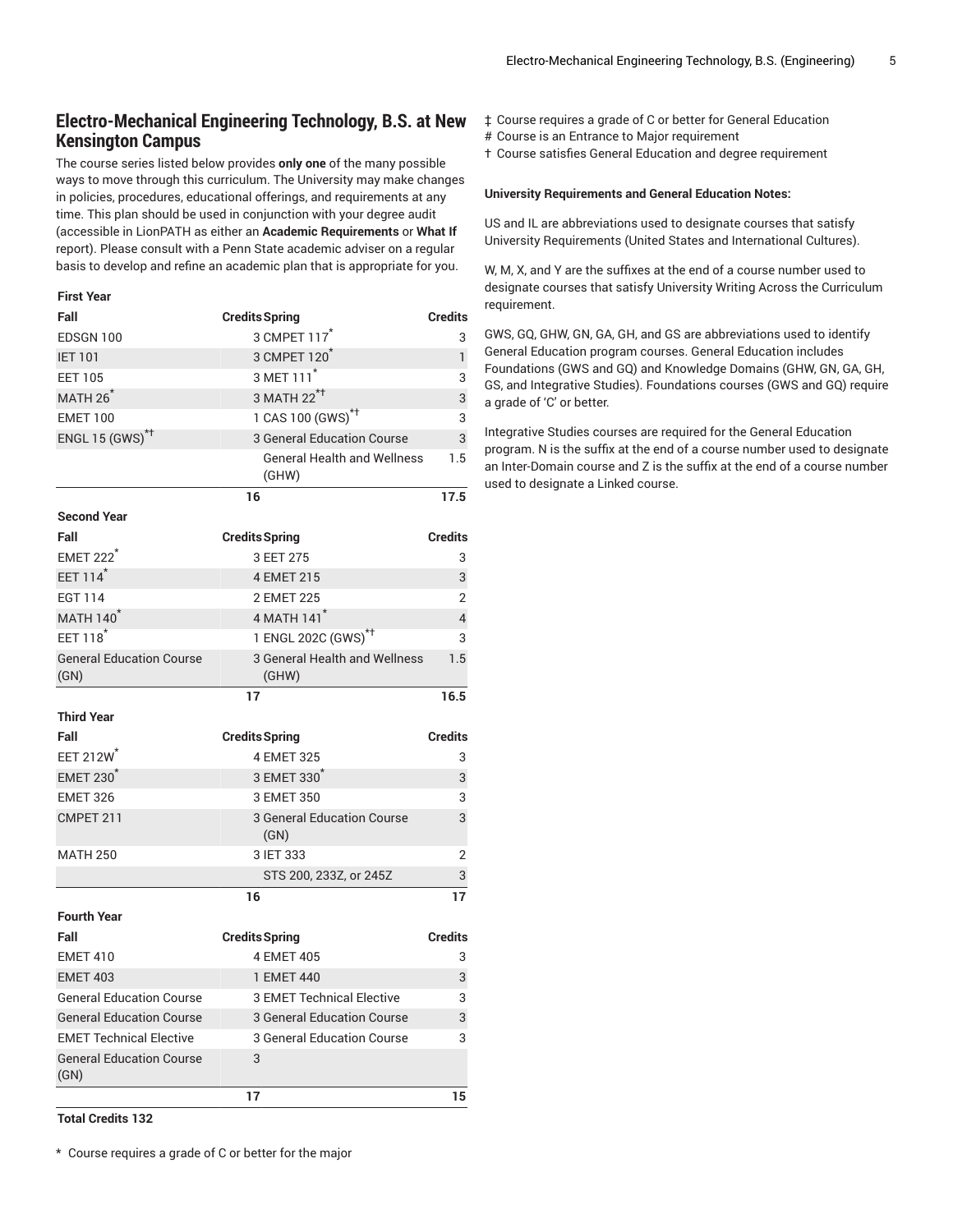### **Electro-Mechanical Engineering Technology, B.S. at York Campus**

The course series listed below provides **only one** of the many possible ways to move through this curriculum. The University may make changes in policies, procedures, educational offerings, and requirements at any time. This plan should be used in conjunction with your degree audit (accessible in LionPATH as either an **Academic Requirements** or **What If** report). Please consult with a Penn State academic adviser on a regular basis to develop and refine an academic plan that is appropriate for you.

#### **First Year**

| <b>Credits Spring</b>                      | <b>Credits</b> |
|--------------------------------------------|----------------|
| 3 CMPET 117 <sup>*</sup>                   | 3              |
| 3 CMPET 120                                | $\mathbf{1}$   |
| 3 MET 111 <sup>*</sup>                     | 3              |
| 3 MATH 22                                  | 3              |
| <b>3 General Education Course</b>          | 6              |
| 1                                          |                |
| 16                                         | 16             |
|                                            |                |
| <b>Credits Spring</b>                      | <b>Credits</b> |
| 3 CMPET 211                                | 3              |
| 2 EMET 215 <sup>*</sup>                    | 3              |
| 4 MATH 141 <sup>*</sup>                    | 4              |
| 1 ENGL 202C                                | 3              |
| 4 CAS 100, 100A, or 100B                   | 3              |
| 3                                          |                |
| 17                                         | 16             |
|                                            |                |
| <b>Credits Spring</b>                      | <b>Credits</b> |
| 4 EMET 325                                 |                |
|                                            | 3              |
| 3 EMET 326                                 | 3              |
| 3 EMET 330                                 | 3              |
| 3 EMET 350                                 | 3              |
| 2 MATH 250                                 | 3              |
| <b>3 General Education Course</b>          | 1.5            |
| 18                                         | 16.5           |
|                                            |                |
| <b>Credits Spring</b>                      | <b>Credits</b> |
| 4 EMET 405                                 | 3              |
| 2 EMET 440                                 | 3              |
| 1 Technical Elective                       | 3              |
| 3 General Education Course                 | 6              |
| <b>6 General Education Course</b><br>(GHW) | 1.5            |
|                                            |                |

### **Total Credits 132**

\* Course requires a grade of C or better for the major

‡ Course requires a grade of C or better for General Education

# Course is an Entrance to Major requirement

† Course satisfies General Education and degree requirement

**University Requirements and General Education Notes:**

US and IL are abbreviations used to designate courses that satisfy University Requirements (United States and International Cultures).

W, M, X, and Y are the suffixes at the end of a course number used to designate courses that satisfy University Writing Across the Curriculum requirement.

GWS, GQ, GHW, GN, GA, GH, and GS are abbreviations used to identify General Education program courses. General Education includes Foundations (GWS and GQ) and Knowledge Domains (GHW, GN, GA, GH, GS, and Integrative Studies). Foundations courses (GWS and GQ) require a grade of 'C' or better.

Integrative Studies courses are required for the General Education program. N is the suffix at the end of a course number used to designate an Inter-Domain course and Z is the suffix at the end of a course number used to designate a Linked course.

#### **Program Notes:**

- Students are required to complete nine credits of science. **At least two** courses from the following list must be completed:
	- PHYS 150 GN(3) or PHYS 211 GN(4) or PHYS 250 GN(4);
	- PHYS 151 GN(3) or PHYS 212 GN(4) or PHYS 251 GN(4);
	- CHEM 110 GN(3) and CHEM 111 GN(1);
- Students may complete **no more than one selection** from the following. (If the student completes three selections from the first list, no additional courses are required):
	- BIOL 011 GN(3) and BIOL 012 GN(1);
	- BIOL 110 GN(4);
	- BIOL 141 GN(3);
	- CHEM 112 GN(3) and CHEM 113 GN(1);
	- EGEE 101 GN(3);
	- EGEE 102 GN(3);
- Due to limited faculty resources, several program courses are only offered during one semester of the year. In addition, EMET courses are not traditionally offered during the summer months.
- Approved technical elective courses are:
	- CMPSC 201C (3) or CMPSC 121 (3);
	- EMET 401 (1), EMET 402 (2), EMET 403 (1), EMET 394 (1-3), EMET 430 (3),
	- ENTR 300 (3), ENTR 320 (3),
	- MATH 220 (2), MATH 231 (2), STAT 200 (4)
	- MGMT 301 (3), MKTG 301 (3)
- Other courses may be accepted toward technical elective credits. Please check with your adviser for more information.

## **Career Paths**

The inclusion of both electrical and mechanical coursework in the EMET program makes our students highly marketable to employers.

EMET graduates may pursue engineering work that entails design, prototyping, testing, operation, or maintenance of equipment. Others may work in the areas of research and development, quality control, inspection of procedures and processes, manufacturing, or sales and service. These careers could be in a variety of industries including aerospace, agriculture, automotive, communications, computers, construction, energy, pharmaceuticals, plastics, or robotics to name a few.